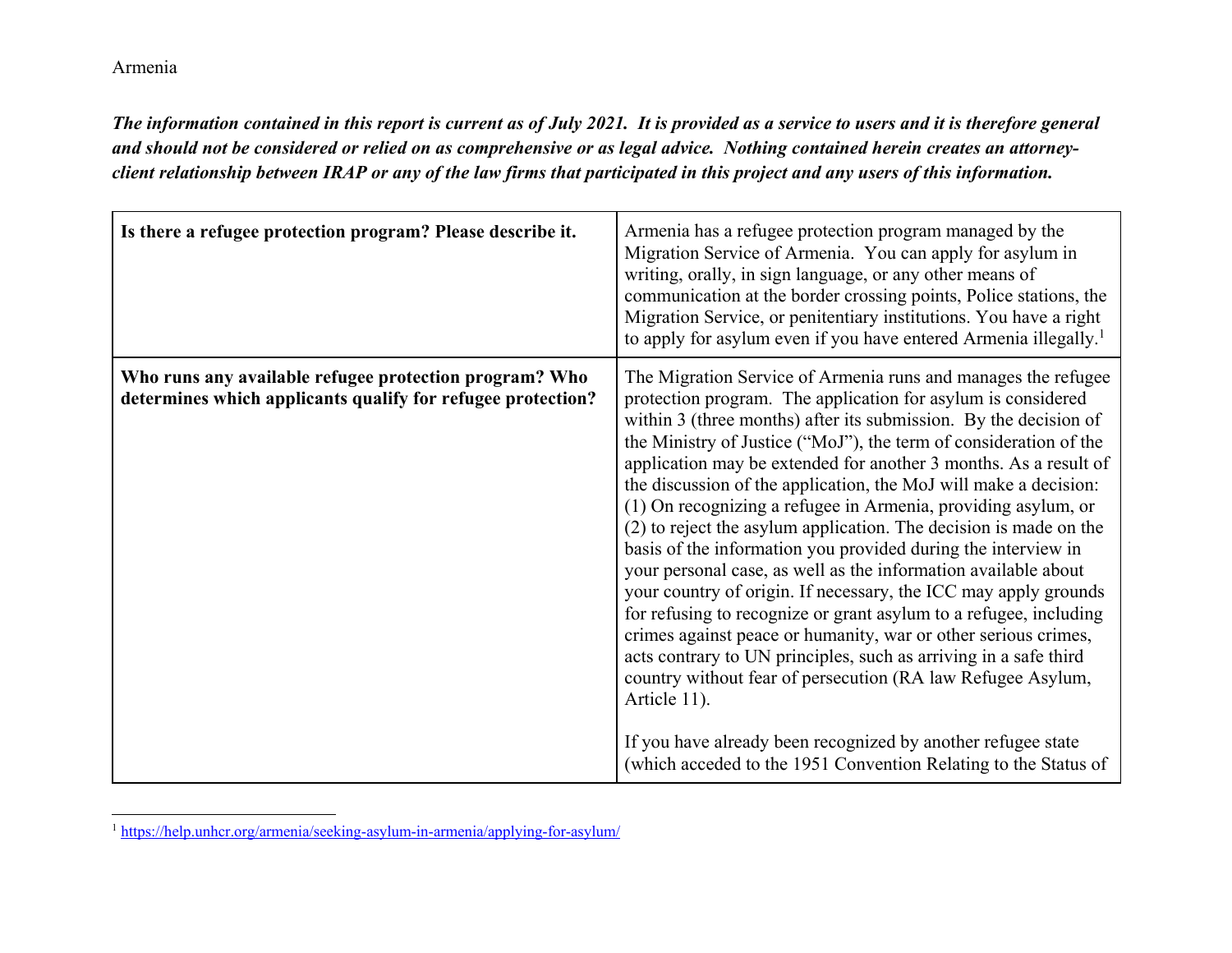|                                                                                                                                                                 | Refugees), your application will be decided only on the granting<br>or denial of asylum. You will be notified of the decision made by<br>the MoJ within 3 three days. You can get the decision from MP<br>or it will be sent to you by mail. $2$ If your application is upheld,<br>the decision of the ICC is positive, you will be granted refugee<br>status. As a newly recognized refugee, you can apply to the<br>Department of Integration for integration into state integration<br>programs. And if the MoJ rejects your claim, it means that you<br>have been in the status of an irregular migrant in Armenia since<br>the notification. If you do not appeal the rejection decision<br>within 60 days, you are obliged to leave the country.<br>The employee will interview you within 15 days of registering<br>your application with the MP. You will be notified in advance of<br>the time of day of the interview. You will be interviewed for<br>information on why you left your country. You will be asked<br>questions, you should answer them as exhaustively as possible in<br>detail. You must be present at the interview, cooperate with the<br>Service provide the correct information to the interviewer. If you<br>do not appear for an interview or do not cooperate for a<br>disrespectful reason, the consideration of your application will<br>be terminated by the MoJ. |
|-----------------------------------------------------------------------------------------------------------------------------------------------------------------|--------------------------------------------------------------------------------------------------------------------------------------------------------------------------------------------------------------------------------------------------------------------------------------------------------------------------------------------------------------------------------------------------------------------------------------------------------------------------------------------------------------------------------------------------------------------------------------------------------------------------------------------------------------------------------------------------------------------------------------------------------------------------------------------------------------------------------------------------------------------------------------------------------------------------------------------------------------------------------------------------------------------------------------------------------------------------------------------------------------------------------------------------------------------------------------------------------------------------------------------------------------------------------------------------------------------------------------------------------------------------------------------------------|
| Is the refugee protection program functional? For example,<br>how long does it take for decisions to be issued? What<br>percentage of applications are granted? | The refugee protection program is functional. It takes<br>approximately 3 months for a decision to be issued, however, the<br>Ministry of Justice may decide to extend consideration of an<br>application for another 3 months. <sup>3</sup> In 2020, 191 refugees<br>applied for asylum in Armenia, mostly from Iran, Syria, and<br>Lebanon. Of the 191 applicants, 86 (or 59.7%) were granted                                                                                                                                                                                                                                                                                                                                                                                                                                                                                                                                                                                                                                                                                                                                                                                                                                                                                                                                                                                                        |

 $^2$  http://www.migration.am/from\_asylum\_application\_to\_status\_granting\_stage  $^3$  http://www.migration.am/from\_asylum\_application\_to\_status\_granting\_stage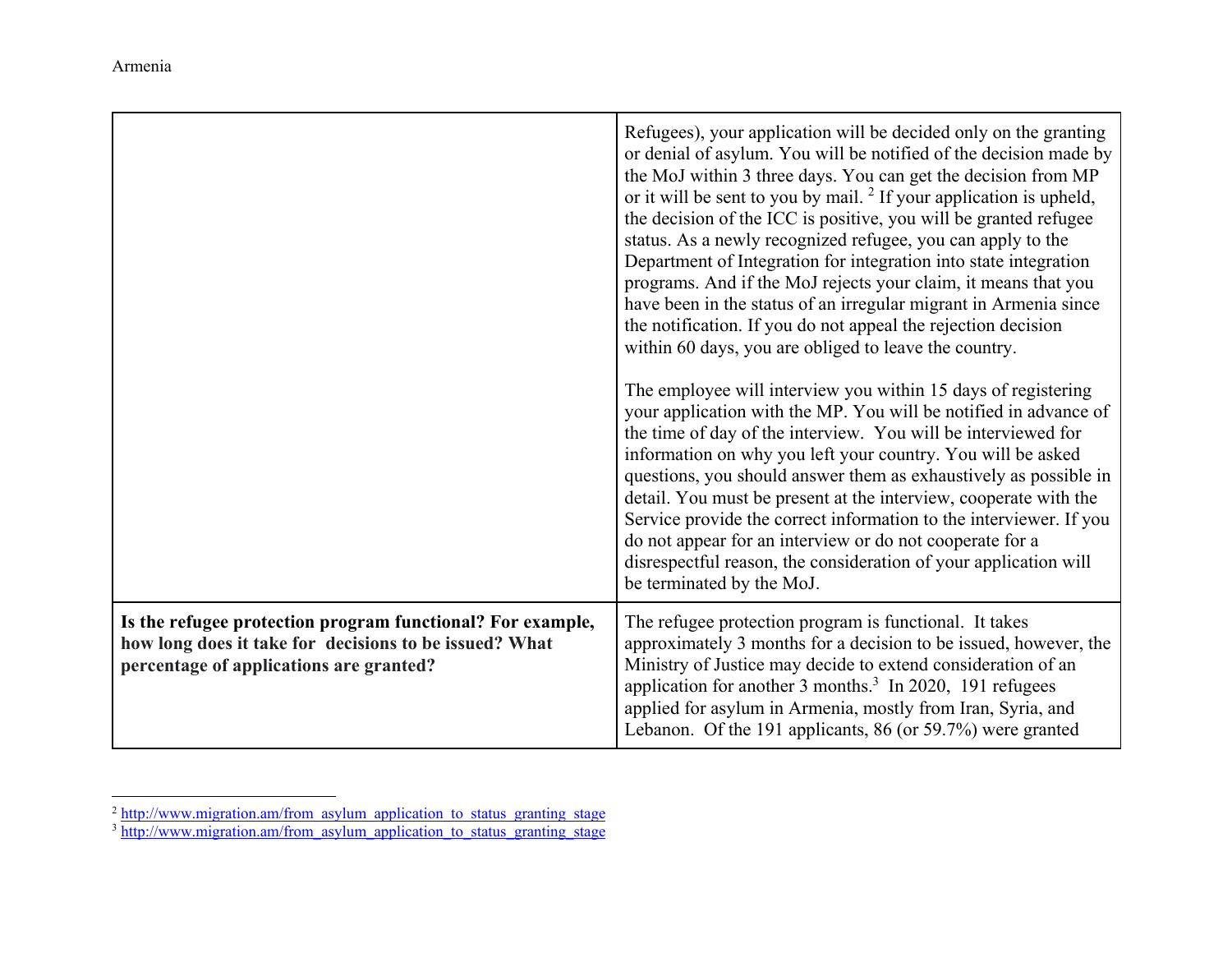|                                                                                                      | asylum. <sup>4</sup>                                                                                                                                                                                                                                                                                                                                                                                                                                                                                                                                                                                                                                                                                                                                                                                                                  |
|------------------------------------------------------------------------------------------------------|---------------------------------------------------------------------------------------------------------------------------------------------------------------------------------------------------------------------------------------------------------------------------------------------------------------------------------------------------------------------------------------------------------------------------------------------------------------------------------------------------------------------------------------------------------------------------------------------------------------------------------------------------------------------------------------------------------------------------------------------------------------------------------------------------------------------------------------|
| Do refugees have a right to work? A right to education? A<br>right to medical care? Please describe. | Access to Basic Services: Many refugees are unable to work or<br>receive an education while their cases worked their way through<br>the legal system, despite legal provisions protecting these rights,<br>due to a lack of job openings, difficulty in accessing<br>opportunities, and language barriers.                                                                                                                                                                                                                                                                                                                                                                                                                                                                                                                            |
|                                                                                                      | Housing allocated to refugees is in limited supply, in poor<br>condition, and remained, along with employment, refugees'<br>greatest concern. During the COVID-19 pandemic, the close<br>quarters in the refugee center (a housing facility where some<br>asylum seekers were accommodated) also gave rise to fears of<br>infection, although no COVID-19 cases were reported in the<br>center during the year. Many displaced families rely on a rental<br>subsidy program supported by UNHCR and diaspora<br>organizations. Authorities operate an integration house with<br>places for 29 refugees and offer refugees accommodation free of<br>charge during the first months after they acquired refugee status.<br>Language differences create barriers to employment, education,<br>and access to services provided for by law. |
|                                                                                                      | During the COVID-19 state of emergency, restrictions on<br>internal movement and the closure of in-person services at<br>government offices hampered access to basic services for<br>individuals whose documents expired during this time. Although<br>the government declared that expired documents would be<br>considered valid until the end of the state of emergency, no<br>instructions were issued to state authorities, including those<br>responsible for medical care, social protection, and education, to<br>accept the expired documents. Delayed access to services                                                                                                                                                                                                                                                    |

<sup>4</sup> https://www.worlddata.info/asia/armenia/asylum.php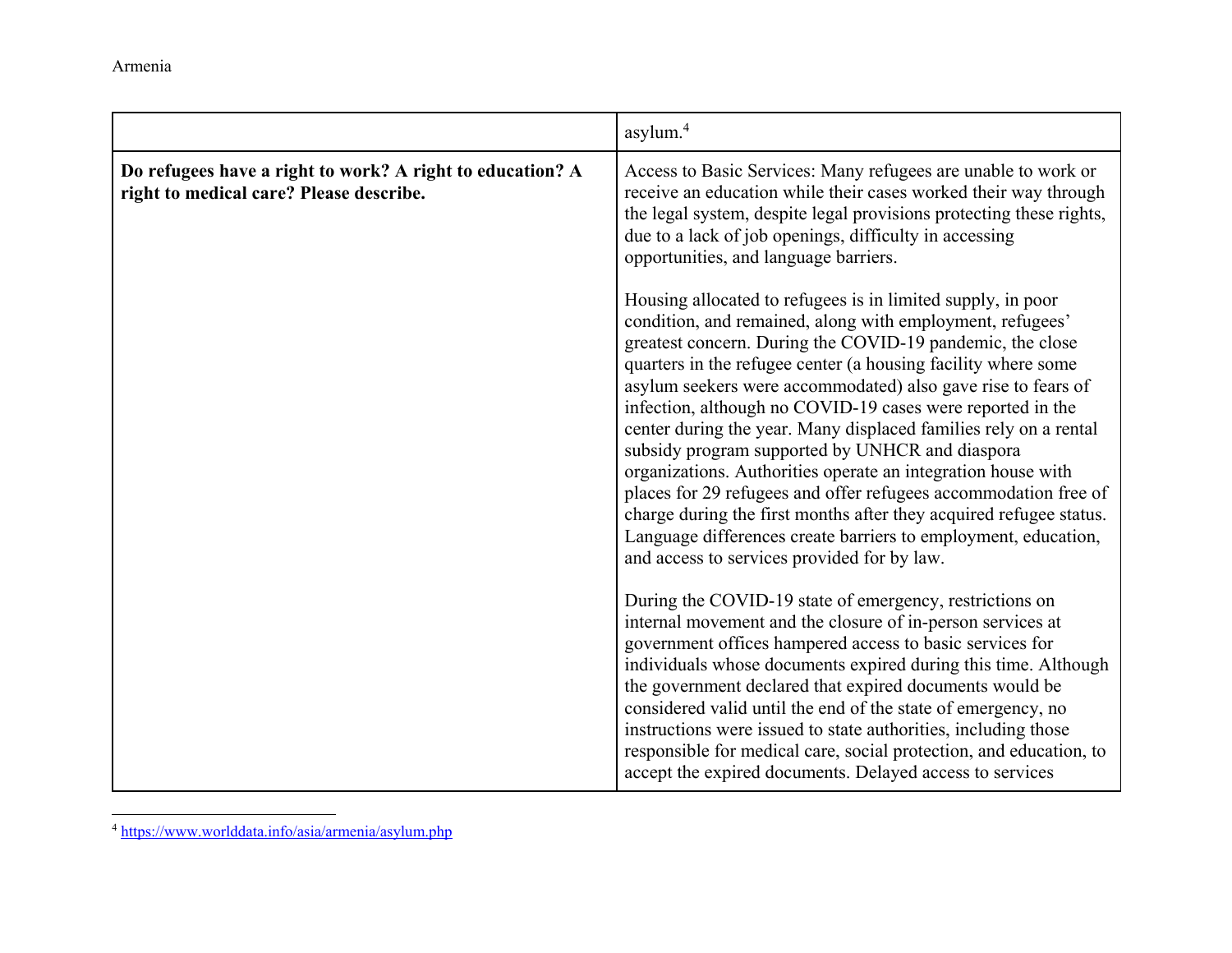|                                                                                                                                                                                                                                           | continued until the State Migration Service instructed duty<br>officers to issue refugee certificates. Although refugees and<br>asylum seekers were instructed to apply for support programs<br>that the government created to assist persons during the state of<br>emergency, many were found ineligible for technical and other<br>reasons. Obtaining COVID-19 tests are reportedly problematic,<br>with some individuals paying for their own tests while others did<br>not receive their results and had to be retested. A total of 16<br>refugees (who lived in apartments, not the reception center) had<br>tested positive as of August 10, 2020. Access to education for<br>many refugees became difficult after the government suspended<br>in-person education in March. Due to a lack of devices to access<br>online programs, UNHCR provided 166 tablet computers to<br>facilitate distance education throughout the year. Children are<br>able to view educational programs on television. <sup>5</sup> |
|-------------------------------------------------------------------------------------------------------------------------------------------------------------------------------------------------------------------------------------------|-----------------------------------------------------------------------------------------------------------------------------------------------------------------------------------------------------------------------------------------------------------------------------------------------------------------------------------------------------------------------------------------------------------------------------------------------------------------------------------------------------------------------------------------------------------------------------------------------------------------------------------------------------------------------------------------------------------------------------------------------------------------------------------------------------------------------------------------------------------------------------------------------------------------------------------------------------------------------------------------------------------------------|
| Are those seeking refugee protection free to live freely or<br>forced to reside in camps?                                                                                                                                                 | Those seeking refugee protection are free to live freely.<br>However, the Migration Service has dormitories at its disposal,<br>and you can be provided with a room in one of them, if free<br>rooms are available. The issue of providing you with a room in<br>the dormitory is discussed and the room is allocated to you by<br>the relevant working group coordinated by the Migration<br>Service. The relevant application should be submitted to the<br>Migration Service on working days: Monday to Friday, at 09:00-<br>18:00 (break 13:00-14:00). <sup>6</sup>                                                                                                                                                                                                                                                                                                                                                                                                                                               |
| Does a grant of refugee protection result in a pathway to<br>permanent status? In other words, can a refugee eventually<br>become a citizen? Is there another form of legal permanent<br>status available for people with refugee status? | Refugees who are not ethnic Armenians may apply for facilitated<br>naturalization, which requires passing a constitutional<br>knowledge test. Such citizenship, however, was rarely granted. <sup>7</sup>                                                                                                                                                                                                                                                                                                                                                                                                                                                                                                                                                                                                                                                                                                                                                                                                             |

<sup>&</sup>lt;sup>5</sup> https://www.state.gov/reports/2020-country-reports-on-human-rights-practices/armenia/

<sup>&</sup>lt;sup>6</sup> https://help.unhcr.org/armenia/assistance-for-refugees/<br><sup>7</sup> https://www.state.gov/reports/2020-country-reports-on-human-rights-practices/armenia/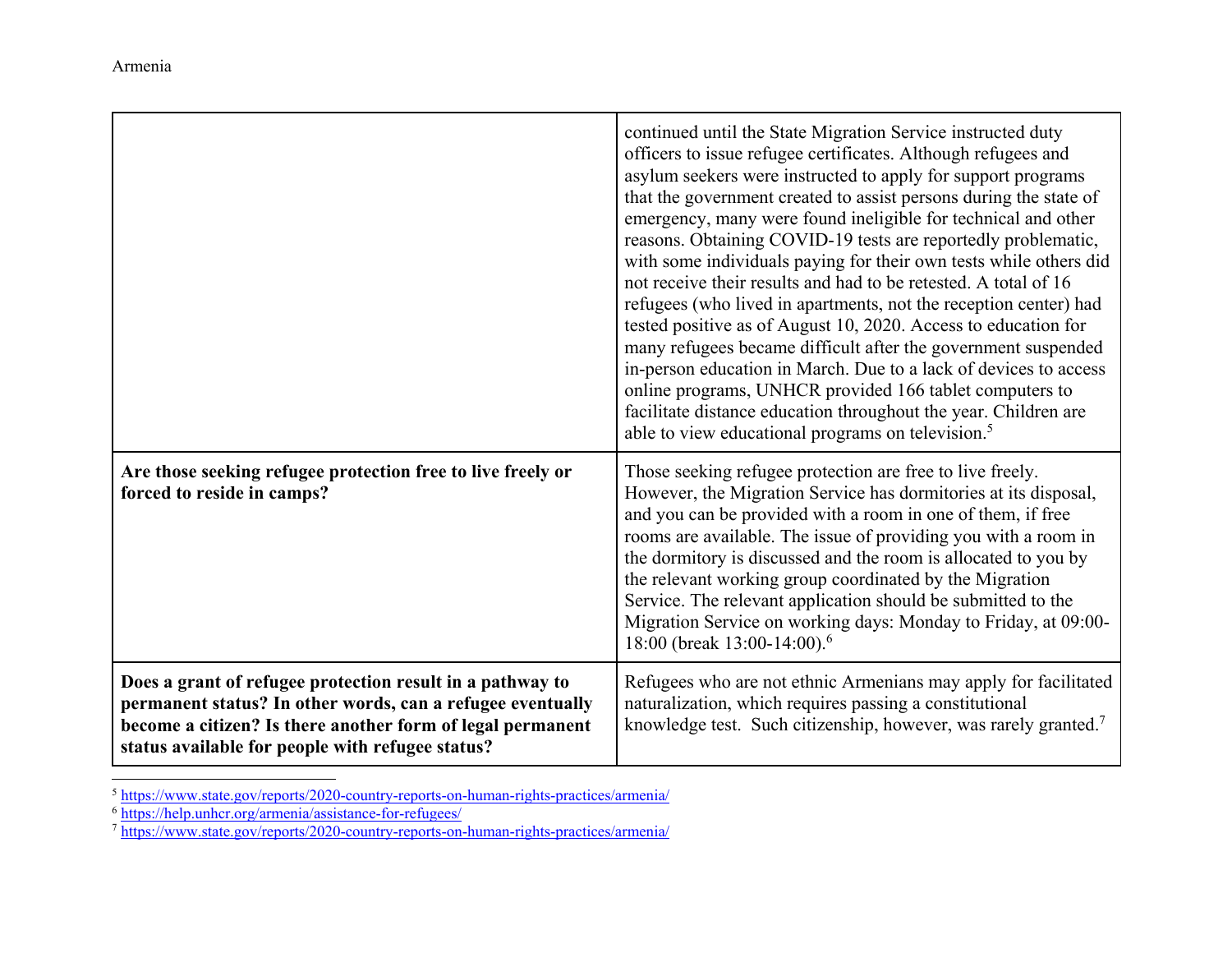| Does the country offer temporary protections available other<br>than refugee status? If so, what are they?                                                                                                                                                                                                | It appears that Armenia does not offer temporary protections<br>other than refugee/asylum status.                                                                                                                                                                                                                                                                                                                                                                                                                                                                                          |
|-----------------------------------------------------------------------------------------------------------------------------------------------------------------------------------------------------------------------------------------------------------------------------------------------------------|--------------------------------------------------------------------------------------------------------------------------------------------------------------------------------------------------------------------------------------------------------------------------------------------------------------------------------------------------------------------------------------------------------------------------------------------------------------------------------------------------------------------------------------------------------------------------------------------|
| What, if any, penalties are there for people without status or<br>people who are denied refugee protection?                                                                                                                                                                                               | You shall not be subjected to criminal or administrative liability<br>for illegal entry or illegal stay in Armenia. However, the U.S.<br>Department of State found that during 2020, seven foreigners<br>seeking asylum were arrested for illegal entry after crossing the<br>border by land or air. Despite a provision in the law exempting<br>asylum seekers from criminal liability for illegal border crossing,<br>authorities required them to remain in detention pending the<br>outcome of their asylum applications or to serve the remainder of<br>their sentences. <sup>8</sup> |
| What organizations exist in-country that can help displaced<br>people seek available protections? What other organizations<br>in the country may be able to help displaced people access<br>services and rights, even if their mission is not to specifically<br>work with refugees and displaced people? | 1. The Public Defender's Office <sup>9</sup> : Yerjan, Zakyan 2; Phone: (374)<br>10) 60-07-04; Email: info@advocates.am;<br>2. Human Rights Defender: Pushkin <sup>10</sup> 56 a.; Phone: (374 10) 53-<br>76-51; Email: ombuds@ombuds.am; URL:<br>3. The A.D. Sakharov Armenian Human Rights Protection<br>Center <sup>11</sup><br>Yerevan, 1 Sarmen Str., 4th floor, 375009, Armenia<br>Tel: 37410-542936 / 587864 / 561560<br>Fax: 37410-561505<br>Email: sakhfd@arminco.com<br>The A.D. Sakharov Armenian Human Rights Protection Center                                                |
|                                                                                                                                                                                                                                                                                                           | was created to support the building of civil society and the<br>development of democratic institutions in the Republic of                                                                                                                                                                                                                                                                                                                                                                                                                                                                  |

<sup>8</sup> https://www.state.gov/reports/2020-country-reports-on-human-rights-practices/armenia/<br>
<sup>9</sup> http://www.advocates.am/<br>
<sup>10</sup> https://www.ombuds.am/<br>
<sup>11</sup> www.sakharovcenter.org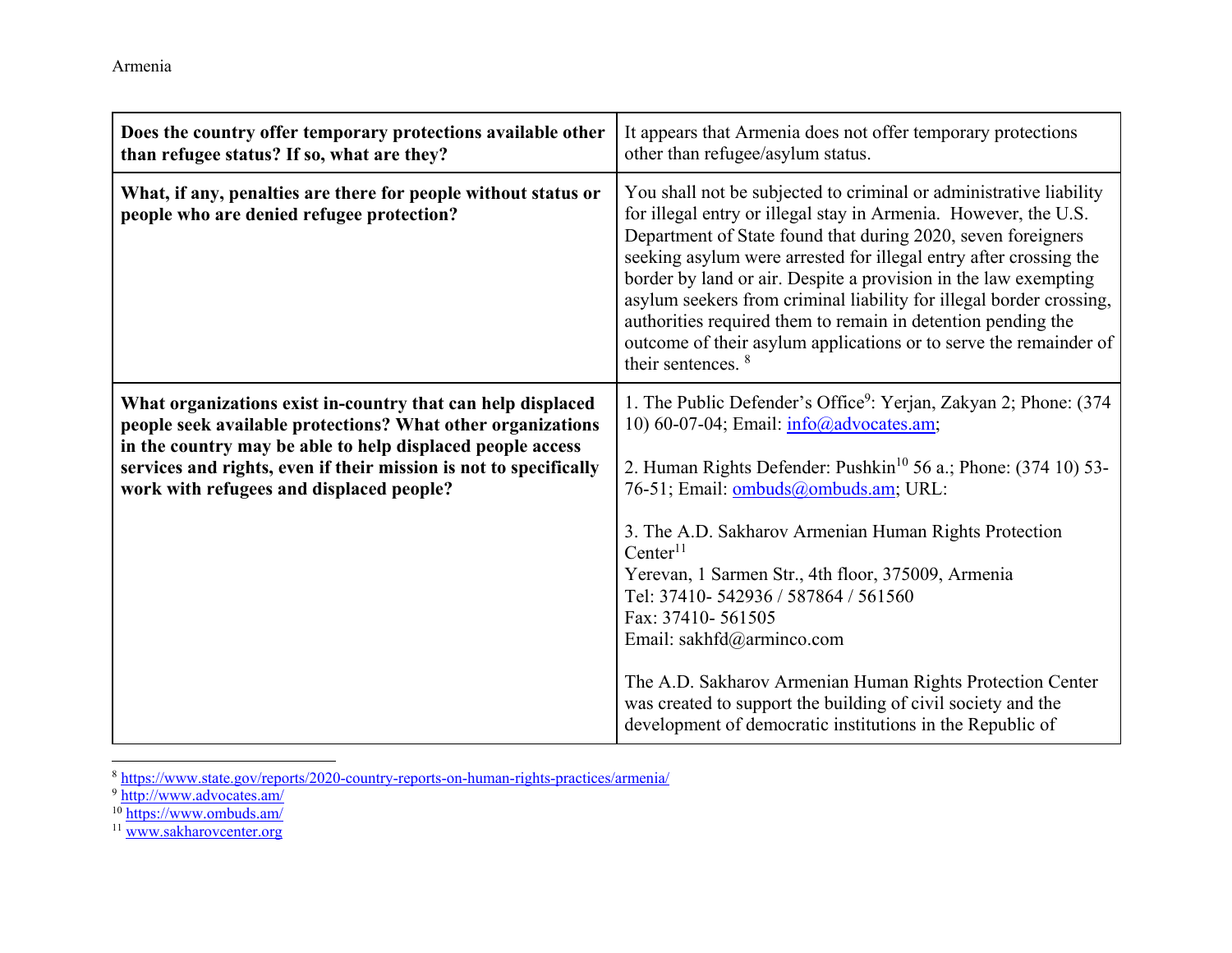| Armenia. They run regional offices in Shirak, Gegharkunik and<br>Syunik as well as their headquarters in Yerevan. They are an<br>implementing partner of UNHCR and provide free legal<br>consulting on human rights protection issues to the socially<br>vulnerable, including refugees and immigrants.<br>4. Foundation Against Violations of Law $NGO12$<br>Yerevan, 6 Arshakuniats St., 375023<br>Tel: 37410-568372; 37410-582819<br>Fax: 37410-582819                                                                                                                  |
|----------------------------------------------------------------------------------------------------------------------------------------------------------------------------------------------------------------------------------------------------------------------------------------------------------------------------------------------------------------------------------------------------------------------------------------------------------------------------------------------------------------------------------------------------------------------------|
| Email: info@favl.am<br>Foundation Against Violation of Law (FAVL) is a non-<br>governmental non-profit human rights organisation founded in<br>1991. It uses treatment methods to provide help for the victims<br>of torture, displaced persons, refugees, and the families of<br>missing persons. FAVL provides training and consultations for<br>physicians and nurses, police officers, agencies working with<br>refugees, and asylum seekers at the local level. FAVL does<br>research in communities, and in the army and prison. It has a<br>number of publications. |
| 5. Eurasia Partnership Foundation <sup>13</sup><br>1/21 Azatutyan ave., apt. 23, Yerevan 0037<br>(37410) 251575<br>E-mail: Gevorg Ter-Gabrielyan, gtergabrielyan@epfound.am<br>Anush Margaryan, amargaryan@epfound.am                                                                                                                                                                                                                                                                                                                                                      |
| With 20 years of experience in program implementation and<br>grant making for Armenian civil society, EPF positions itself as                                                                                                                                                                                                                                                                                                                                                                                                                                              |

<sup>12</sup> http://www1.favl.am<br><sup>13</sup> http://www.epfarmenia.am/en/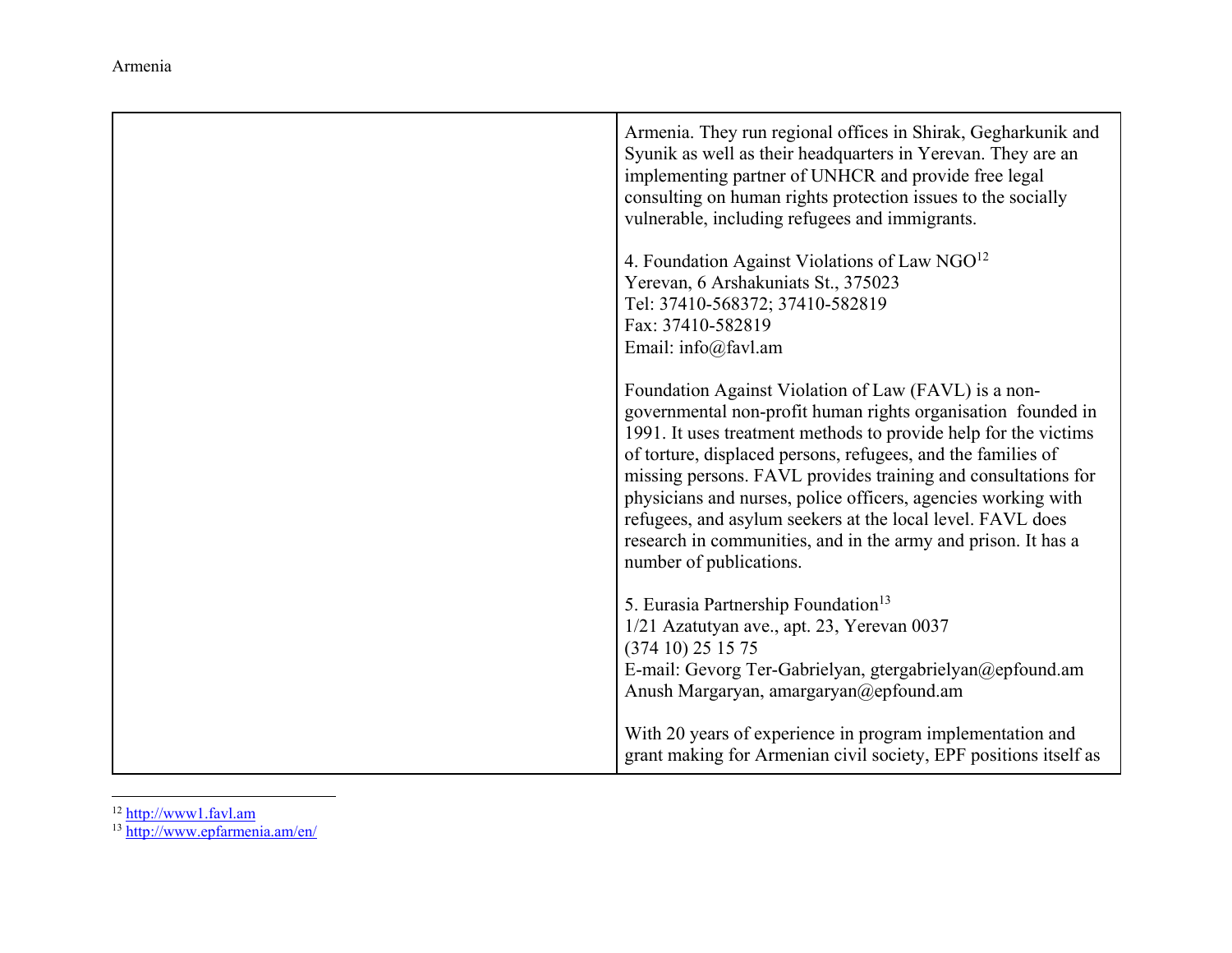|                                                                                                             | a 'think and do' tank, with expertise in the nexus of project<br>design and management, network building and consortium<br>management, civil society capacity building, policy research and<br>advocacy, alternative content development and peace building.<br>Human Rights programming of EPF is aimed at addressing<br>major Human Rights issues in the country such as freedom of<br>expression, religious tolerance, non-discrimination etc. Paradigm<br>of Transformative Change lies at the core of EPF's Human<br>Rights Program: EPF works on changing the structural causes of<br>intolerance, violence and discrimination, as well as the attitudes<br>and behavior of actors. Thoughtful study of a problem, close<br>cooperation with all counterparts and beneficiaries, looking for<br>out-of-box solutions are some of the instruments EPF applies<br>while designing and implementing projects. Since EPF is a think<br>and do tank, it works full circle from research to policy advice<br>and implementation. In particular, EPF, with Dutch support,<br>recently developed a draft of Anti-Discrimination (Equality)<br>Law for the Ministry of Justice, and works on changing social<br>attitudes and discriminatory behaviors in anticipation of the<br>adoption of the Law. When contacted and asked to prepare a<br>report, EPF will require modest financial assistance to carry out<br>the work |
|-------------------------------------------------------------------------------------------------------------|---------------------------------------------------------------------------------------------------------------------------------------------------------------------------------------------------------------------------------------------------------------------------------------------------------------------------------------------------------------------------------------------------------------------------------------------------------------------------------------------------------------------------------------------------------------------------------------------------------------------------------------------------------------------------------------------------------------------------------------------------------------------------------------------------------------------------------------------------------------------------------------------------------------------------------------------------------------------------------------------------------------------------------------------------------------------------------------------------------------------------------------------------------------------------------------------------------------------------------------------------------------------------------------------------------------------------------------------------------------------------------------------------------------------------|
| Is there other information that might be valuable for<br>displaced people arriving in that country to know? | During the entire asylum application period (3 months, with the<br>possibility of extension for up to 3 months), asylum seekers are<br>accommodated in the Center for Temporary Accommodation of<br>Asylum Seekers (Center). In case of impossibility of<br>accommodation in the center, in order to cover the basic<br>necessities of life, they are provided with financial assistance:<br>20,000 AMD (about \$40) to the asylum seeker (chief applicant)<br>and 15,000 AMD (about $$30$ ) to each member of his / her<br>family. Asylum seekers not housed in the center are not<br>provided with food or hygiene items. After being recognized as                                                                                                                                                                                                                                                                                                                                                                                                                                                                                                                                                                                                                                                                                                                                                                     |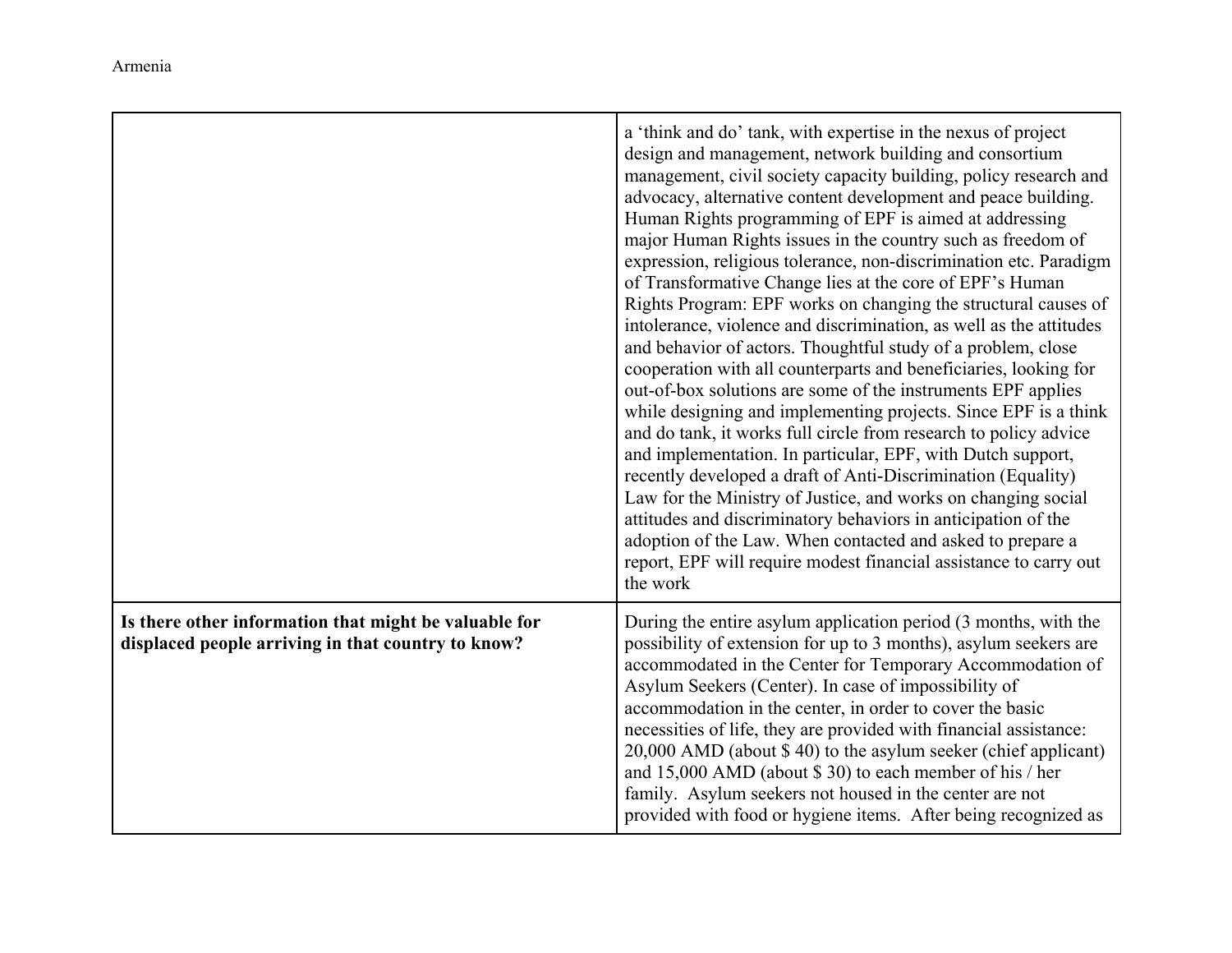| a refugee in the Republic of Armenia and receiving asylum, the<br>asylum seeker residing in the Center is obliged to vacate the<br>room, and in case of receiving financial assistance, the provision<br>of assistance is terminated. Asylum seekers and refugees<br>recognized in Armenia, if properly documented, have equal<br>rights with foreign citizens legally residing in the Republic of<br>Armenia as stateless persons, in particular, free legal aid,<br>education, medical care, social security, employment, free<br>movement and other rights. Asylum seekers (refugees) enjoy the<br>same rights as citizens of the Republic of Armenia in connection<br>with the acquisition, transfer and lease of real estate, as well as in<br>other property relations. Refugees granted asylum in the<br>Republic of Armenia enjoy the rights established for foreign<br>citizens in legal relations related to the acquisition and<br>privatization of real estate. <sup>14</sup> |
|-------------------------------------------------------------------------------------------------------------------------------------------------------------------------------------------------------------------------------------------------------------------------------------------------------------------------------------------------------------------------------------------------------------------------------------------------------------------------------------------------------------------------------------------------------------------------------------------------------------------------------------------------------------------------------------------------------------------------------------------------------------------------------------------------------------------------------------------------------------------------------------------------------------------------------------------------------------------------------------------|
| While the quality of procedures and decision making for<br>determination of refugee status improved over the last decade,<br>concerns remained regarding adjudication of cases of asylum<br>seekers of certain religious and gender profiles with non-<br>Apostolic Christian and non-Armenian backgrounds. <sup>15</sup>                                                                                                                                                                                                                                                                                                                                                                                                                                                                                                                                                                                                                                                                 |

<sup>&</sup>lt;sup>14</sup> http://www.migration.am/armenia\_as\_host\_country<br><sup>15</sup> https://www.state.gov/reports/2020-country-reports-on-human-rights-practices/armenia/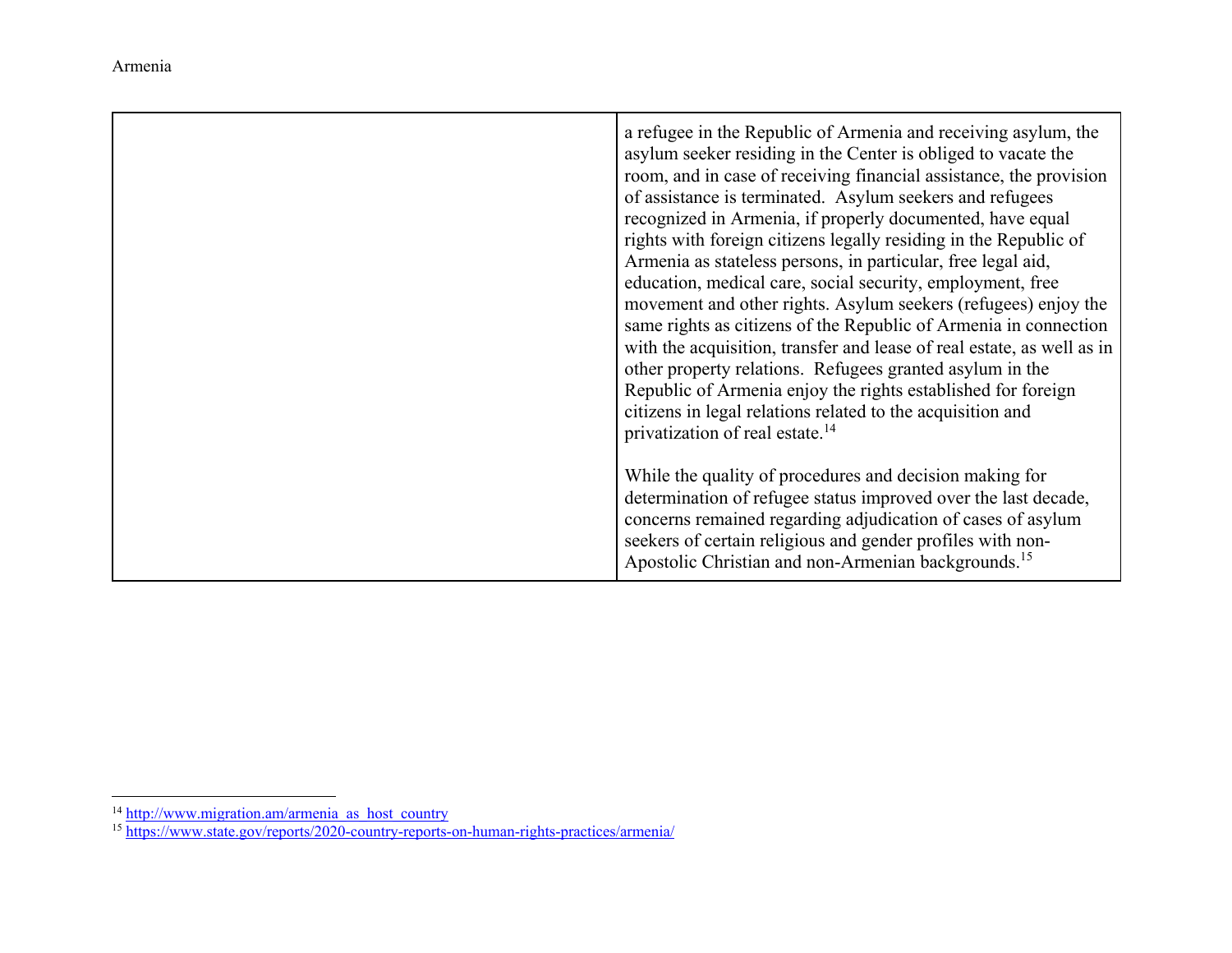# **Armenian Refugee Program Overview:**

Armenia has a refugee protection program managed by the Migration Service of Armenia. You can apply for asylum in writing, orally, in sign language, or any other means of communication at the border crossing points, Police stations, the Migration Service, or penitentiary institutions. You have a right to apply for asylum even if you have entered Armenia illegally. You can submit an asylum application to the Migration Service, if: (1) you have a well-founded fear of being persecuted for reasons of race, religion, nationality, membership of a particular social group or political opinion, or (2) owing to your life, safety, or freedom being threatened by generalized violence, foreign aggression, internal conflicts, massive violation of human rights, or other circumstances, which have seriously disturbed public order.<sup>16</sup>

# **Your Rights as an Asylum-Seeker:**

You shall not be subjected to criminal or administrative liability for illegal entry or illegal stay in Armenia.<sup>17</sup> You shall not be expelled or extradited to a foreign state, if there is a real danger that you may be subjected to death penalty, torture, inhuman or degrading treatment or punishment in that country. You have the right to stay in the Temporary Accommodation Centre for asylumseekers, if there are available rooms. You have the right to interpretation and translation free of charge. You have the right to free legal aid for which you need to contact the Office of Public Defender. You have the right to apply to the Human Rights Defender, if you believe that your rights have been violated by the state, local self-governing bodies or officials, as well as organizations operating in the field of public service. Lastly, you have the right to contact the UNHCR Representation in Armenia and the International Organization for Migration.<sup>18</sup>

### **Where and How to Apply:**

 Border Crossings. You can apply for refugee status and asylum at the following border crossing points and airports in Armenia: (1) Bavra (Armenia-Georgia land border crossing point); (2) Bagratashen (Armenia-Georgia land border crossing point); (3) Meghri (Armenia-Iran land border crossing point); (4) Ayrum (Armenia-Georgia railway border crossing point); (5) Gogavan (Armenia-Georgia land border crossing point); (6) Zvartnots airport; (7) Shirak airport. If you have entered Armenia legally and are at

<sup>&</sup>lt;sup>16</sup> https://help.unhcr.org/armenia/seeking-asylum-in-armenia/applying-for-asylum/

<sup>&</sup>lt;sup>17</sup> However, a U.S. Department of State Country Condition report on Armenia states that, "During the year, seven foreigners seeking asylum were arrested for illegal entry after crossing the border by land or air. Despite a provision in the law exempting asylum seekers from criminal liability for illegal border crossing, authorities required them to remain in detention pending the outcome of their asylum applications or to serve the remainder of their sentences." " During the COVID-19 state of emergency, there were at least two cases in which individuals who sought asylum were turned away at the border crossing with Iran. As of year's end, 12 asylum seekers were detained, including four from Iran and two from Azerbaijan." https://www.state.gov/reports/2020-country-reports-on-humanrights-practices/armenia/

<sup>&</sup>lt;sup>18</sup> https://help.unhcr.org/armenia/seeking-asylum-in-armenia/applying-for-asylum/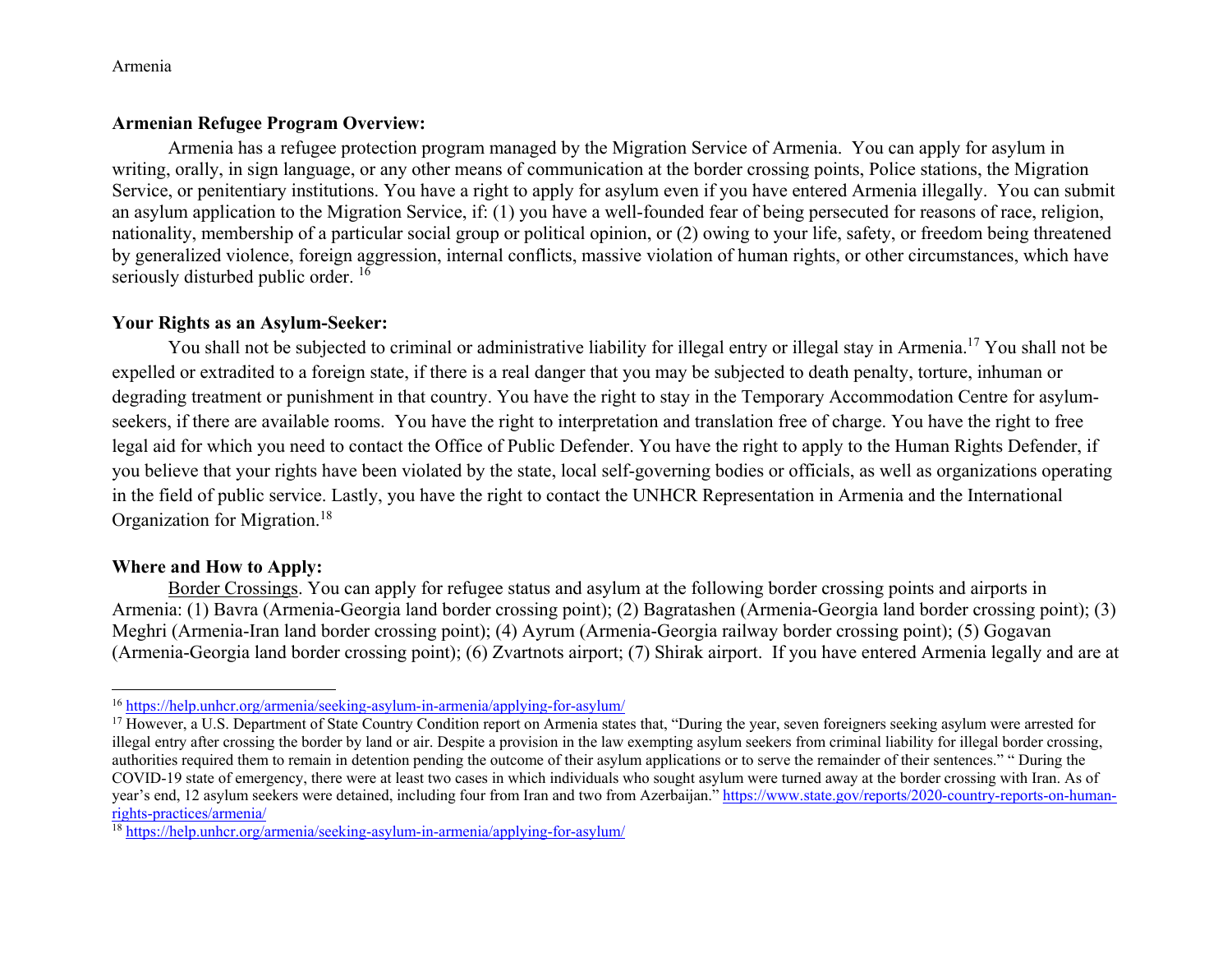any Armenian land or air border crossing point, you may inform border guards about your intention of submitting asylum application in Armenia. After registering your asylum request you will be explained how to get to the Migration Service office and submit asylum application. Border Guards will explain you the procedure of seeking asylum in Armenia, and rights and obligations of asylumseekers. You will have the right to ask for a lawyer and request contact with UNHCR. If you are attempting to enter Armenia without a valid travel document or a valid entry permit and wish to seek asylum, the border guards may decide to keep you for up to 72 hours in the reception facility designed for foreign citizens at border crossing point making relevant clarifications as prescribed by the law. After registering your asylum application, you will be visited by the Migration Service staff. The officials of the Border Guards and the Migration Service will draw up an act based on which you will be entitled to enter the Republic of Armenia territory. In case of necessity, you and your family members will be transported from the border crossing point to the Migration Service office or the Reception Center.<sup>19</sup>

 State of Emergency. The Human Rights Defender of Armenia has informed that a foreigner or a stateless person can apply for asylum in Armenia during the state of emergency. However, while entering the country you may undergo certain medical examinations and/or be put in quarantine for  $14 \text{ days}$ .<sup>20</sup>

 In Detention/Prison. You also have the right to apply for asylum in detention facility (prison), if there is a threat to your life and freedom in your country and you are in need of international protection. You need to submit your application for asylum to the administration of detention facility (prison). Your application will be transferred to the Migration Service for processing.<sup>21</sup>

 In the Territory of Armenia. If you have entered the territory of Armenia, then you should visit the Migration Service (MS) of the Ministry of Territorial Administration and Infrastructure for submitting your asylum request. You must submit an asylum application form to the MS. In case of need, the staff member will assist you in filling the application. The application can be filled in Armenian, your mother language or any language of the UN (Arabic, Chinese, English, French, Russian, and Spanish). If you seek asylum together with your family members, you can submit a unitary application filled by an adult member of your family. However, each family member can file an individual asylum application as well (separate from the unitary application). The following documents should be provided along with the asylum application: (a) A copy of your passport, copies of other identification documents, if available; (b) A copy of birth certificate (in case of minors), if available; (c) Documents in your possession, which in your opinion, can justify your claim; (d) 2 color photos  $(35x45mm)^{22}$ 

# **Interview:<sup>23</sup>**

After registering your application at the Migration Service, an interview will be conducted with you. You will be informed

<sup>&</sup>lt;sup>19</sup> https://help.unhcr.org/armenia/seeking-asylum-in-armenia/applying-for-asylum/

<sup>&</sup>lt;sup>20</sup> https://help.unhcr.org/armenia/seeking-asylum-in-armenia/applying-for-asylum/

<sup>&</sup>lt;sup>21</sup> https://help.unhcr.org/armenia/seeking-asylum-in-armenia/applying-for-asylum/

<sup>&</sup>lt;sup>22</sup> https://help.unhcr.org/armenia/seeking-asylum-in-armenia/applying-for-asylum/

<sup>&</sup>lt;sup>23</sup> https://help.unhcr.org/armenia/seeking-asylum-in-armenia/asylum-procedure/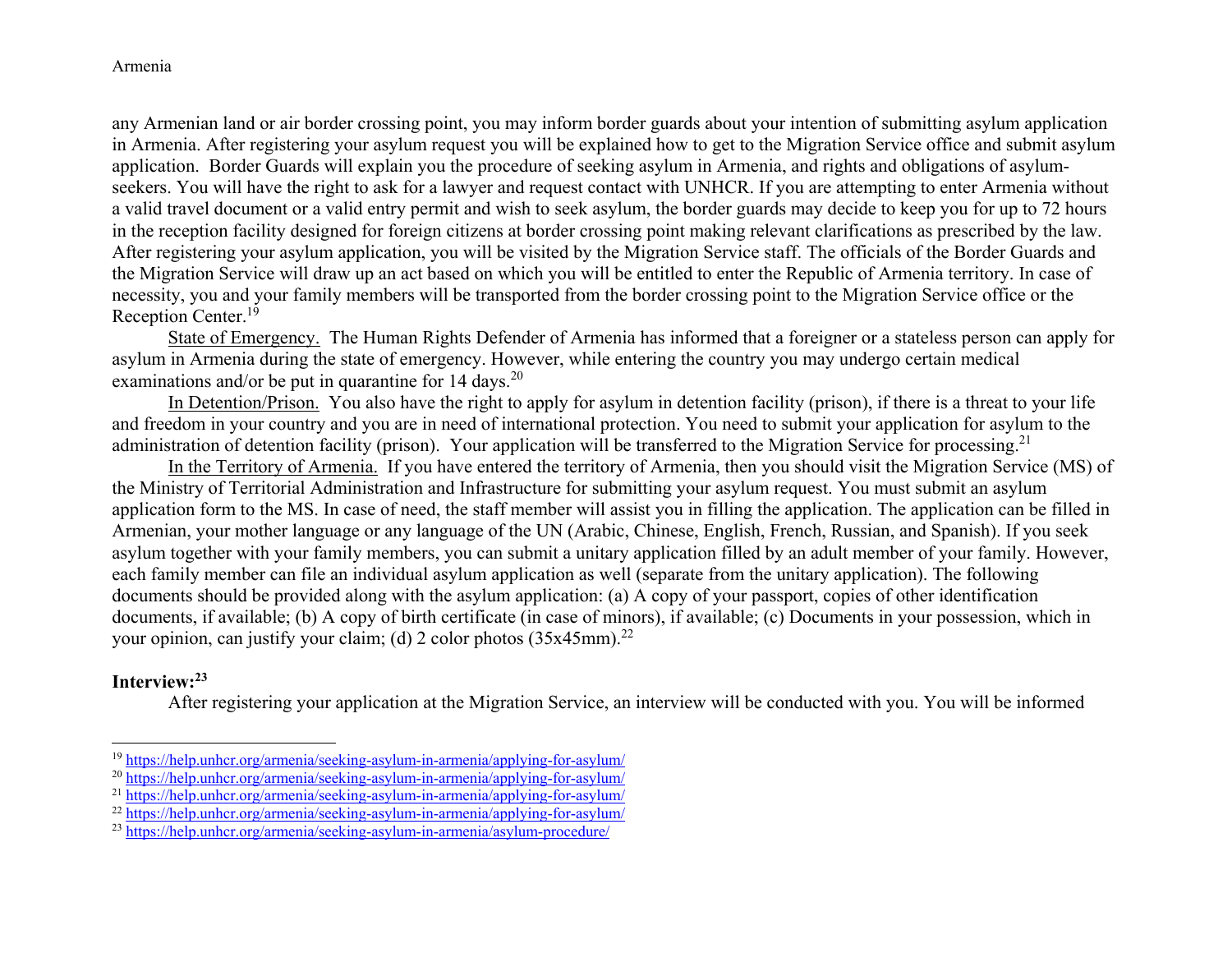about the date and time of the interview in advance within three days after your application. The aim of the interview is to get information on the reasons of leaving your country. You will be asked questions and you should answer them in as comprehensive and detailed manner as possible. You are obliged to come to the interview, cooperate with the Migration Service and provide correct information to the interviewer. If you do not show up for the interview for no valid reason and do not cooperate with the Migration Service, then the processing of your application may be cancelled by the Migration Service. If your attendance is not possible or if you are late for a valid reason, please inform the Migration Service at least one day prior to the interview. Upon your request, you will be interviewed by an Migration Service official of your preferred gender. If you do not speak Armenian language, then the interview will be conducted with the participation of the interpreter of your preferred gender, provided by the Migration Service. Should you wish, you can have an interpreter of your own choice and on your own means with the consent of the Migration Service. The Migration Service will make the record of the interview. If you agree, a staff member of the UNHCR, as well as your lawyer from the Office of the Public Defender, or your personal lawyer may be present at the interview. If the Migration Service considers that your application is well-founded and there is sufficient information on the file to grant you a refugee status, then the decision may be taken without an interview. The interview is confidential. The information provided by you will not be communicated to the authorities of your country, including the Embassies, or any other person. Such information can be provided to other people only by your written permission. The confidentiality of the interview is guaranteed by the RA Law "On Personal Data Protection"; the information received from the interview is strictly confidential and shall not be published.

 Your asylum claim may be reviewed in an accelerated manner, if: (1) Your asylum claim is unfounded, that is the grounds mentioned in it do not obviously meet the refugee recognition criteria or (2) Your asylum application has been once considered and rejected and you submitted a new asylum application. The accelerated procedure is processed within 10 working days. The application processing period may be extended up to one month based on the decision by the Migration Service. You have all the rights and obligations set out for asylum-seekers during accelerated procedure. The accelerated procedure of granting asylum shall not be applied to you, if you are an asylum-seeker with special needs. Persons with special needs are: (1) asylum-seeking or refugee children, (2) persons with disabilities, (3) pregnant women, (4) single parents with minor children, (5) persons with serious illnesses, (6) persons with mental health issues, (7) survivors of trafficking, torture, or other forms of violence.

### **Asylum-Seeker Identification Document:<sup>24</sup>**

Within three working days after submitting an asylum application, the Migration Service will issue an asylum-seeker Identification Document (ID card). This document confirms that you have applied for asylum in Armenia and your presence in the territory of Armenia is legal. The ID card provides you with the right of free movement within the entire territory of Armenia, exercising a number of rights and benefiting from a number of services. The asylum-seeker ID card will be issued to you for three months. If a decision with regard to your asylum application is not delivered by the Migration Service, the period of validity of the card will be extended for another three months. The period of validity of the card will be extended every time it expires for another

<sup>&</sup>lt;sup>24</sup> https://help.unhcr.org/armenia/seeking-asylum-in-armenia/asylum-seeker-identification-document/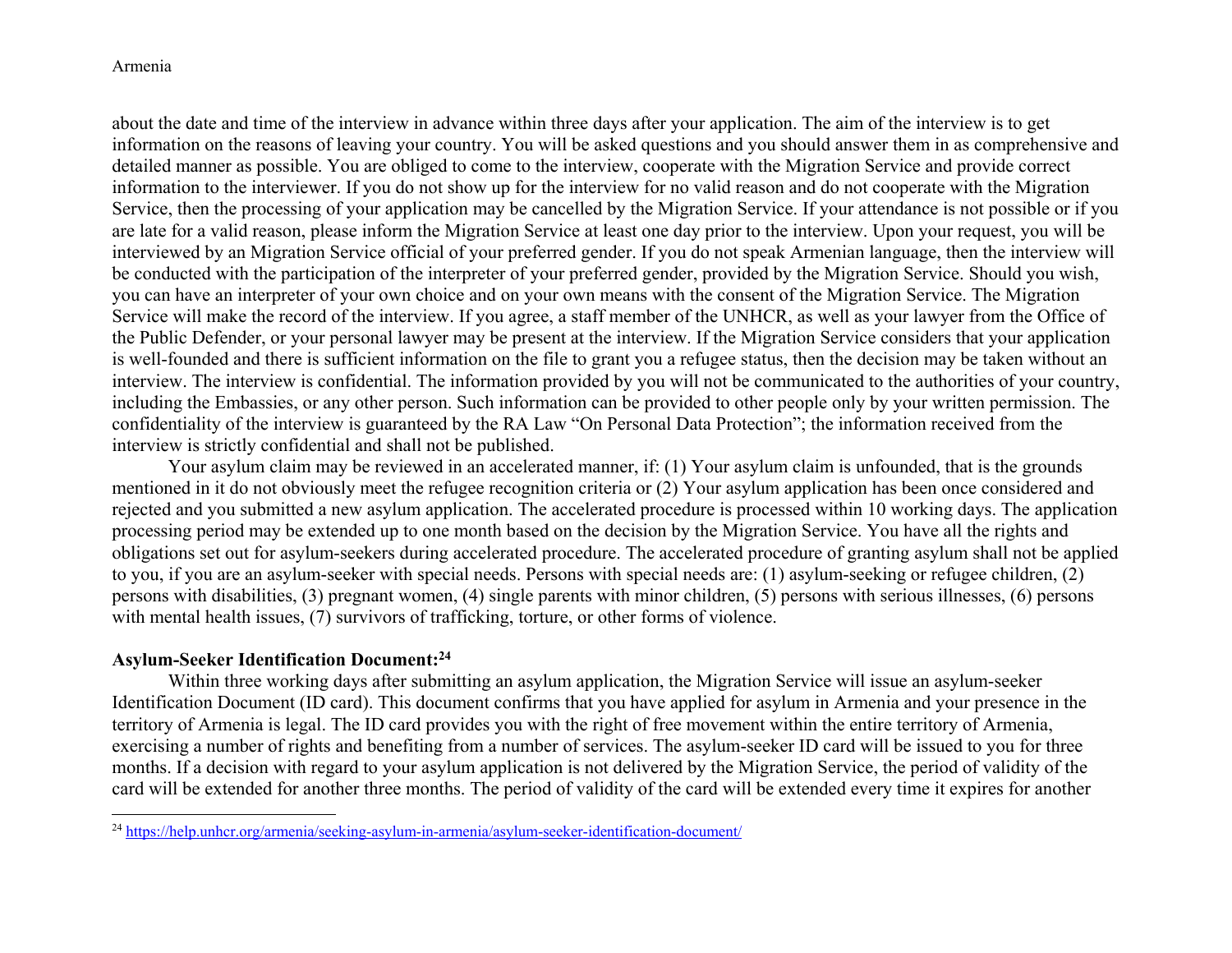period up to three months until a final decision is made (including the end of the appeal procedure). In case of loss of the card, you should immediately apply to the Migration Service to be issued a new one. You should return your Asylum-seeker ID card to the Migration Service, if: (1) you have been granted asylum, (2) your asylum application is finally rejected, (3) you withdraw your asylum application, (4) you are leaving Armenia, (5) the asylum-seeker ID card is subject to be replaced by a new one.

### **Appealing the Migration Service Decision:<sup>25</sup>**

 You have the right to appeal to the court (in court instances) against any negative decision made by the Migration Service regarding your asylum application. If you have appealed the Migration Service decision, before the court will make a final decision you are considered as an asylum-seeker and have the right to legally reside in the territory of Armenia, benefit from the available services and reside in the Reception Center. You will not be deported/ returned to your country of citizenship or country of permanent residence until there is a final decision. You have the right to receive legal aid for appealing the Migration Service decision to the court. For free legal aid you should apply to the Public Defender's Office of the Chamber of Advocates. For free legal aid you can also apply to UNHCR partner Mission Armenia NGO. You will be provided with a public defender, who will help you with the appeal procedure – give you free legal consultation, prepare a claim for submitting to the court and defend your interests in court instances (only in case you do not have sufficient means to cover the expenses of hiring a lawyer yourself and only if the Public Defender's Office or Mission Armenia NGO find that there are sufficient grounds for the appeal). If you have financial means, you may hire a lawyer on your own means by applying to the Chamber of Advocates of the Republic of Armenia or any lawyer's office. To appeal against the negative decision, it is necessary to submit the appeal to the Republic of Armenia Administrative court. The content of application should meet the requirements of the Republic of Armenia legislation; otherwise, the court will not admit it. For appealing a negative decision, it is recommended to apply to a lawyer who will assist you in the appeal procedure.

The appeal procedure is implemented by three court instances: (1) the Administrative Court [Address: 23, Garegin Nzhdeh Ave.,Yerevan; Telephone: +37410 447 121 (appealing a negative decision on asylum application)]; (2) the Administrative Court of Appeals [Address:3/9, Tbilisyan Ave., Yerevan; Telephone: +37410 201 195 (appealing decision to the Administrative Court of Appeals)]; and (3) the Court of Cassation [Civil and Administrative Chamber. Address: 5, Vazgen Sargsyan St., Yerevan; Telephone: +37410 511 735 (appealing decision to the Civil and Administrative Chamber of the Court of Cassation)]. There is no exact time frame defined for court to review your claim.

You may appeal the MS negative decision to the RA Administrative Court within 2 months after notification on the MS decision on your asylum application. If you do not apply to the court within this time period, the decision by the MS will be considered final. The period for launching an appeal may be renewed only if there are valid reasons for missing it. The reasons for missing the appeal period are considered to be valid, if they do not fall within the sphere of your influence. After the reasons for missing the appeal period disappear, you can submit an appeal to the court within 15 days, but no later than within three months starting from the day you got the notification about the decision on your asylum application. If you do not lodge the appeal within this

<sup>&</sup>lt;sup>25</sup> https://help.unhcr.org/armenia/seeking-asylum-in-armenia/appeal-rights/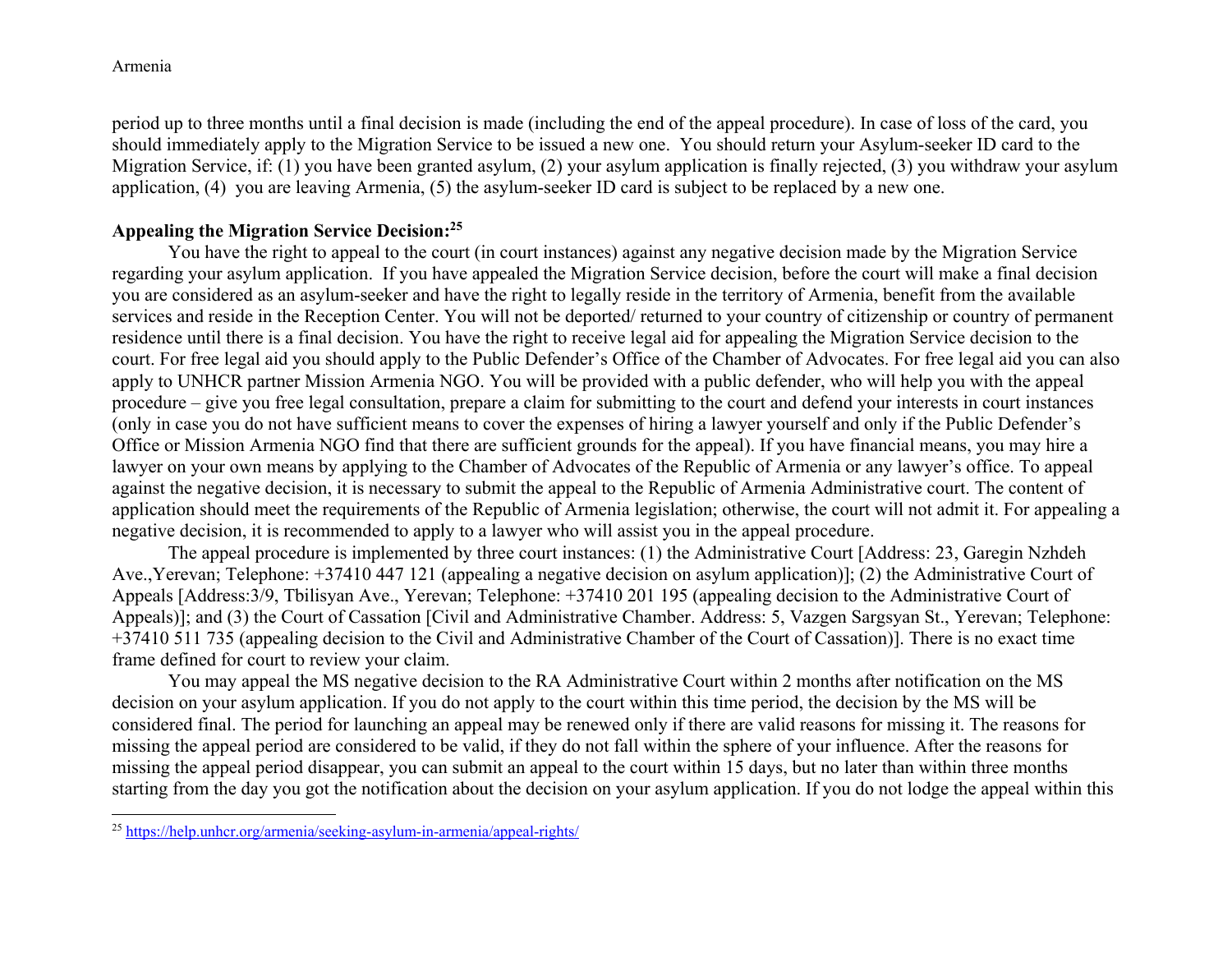period, the decision of the MS will be considered final.

# **Consequences of Asylum Refusal:**

Voluntary Return. If your asylum application was rejected by the Migration Service and you did not appeal the negative decision, the decision of the Migration Service is considered to be final. You must voluntarily return to the country of your citizenship or permanent residence. If you appealed to the court against a negative decision and your asylum claim was rejected by the court in final instance, the decision is considered to be final. You must voluntarily return to the country of your citizenship or permanent residence. If you desire to repatriate voluntarily, you may apply to the Migration Service for the assistance with regard to your voluntary repatriation. You may apply for voluntary repatriation also during the discussion period of your asylum application. The Migration Service will assist you: (1) to get all available information on the situation in the country of your citizenship or permanent residence and (2) to receive necessary travel documents and visa for entering the country of origin or permanent residence or possible transit country.

Deportation. If you do not leave Armenia voluntarily within the prescribed deadline, your stay in Armenia will be considered illegal. The Migration Service will apply to the Police and it will ensure your deportation. Your deportation from Armenia will be implemented only based on court decision. You will not be deported from Armenia, if: (1) You have any type of residence permit providing the right to legally reside in the country (temporary, permanent and special). The temporary and permanent residence permits are granted by the Passport and Visa Department of the Police while the special residence permit is granted by a decree of the President of the Republic of Armenia, (2) You are a minor and your parents reside in Armenia legally, or (3) You have a minor under the lawful care or you are 80 and above years old. In such cases you may apply to the Passport and Visa Department of the Police to receive temporary residence permit in Armenia.

# **Services for Refugees:**

Asylum seekers in Armenia have a number of other rights: free movement, employment, education, free legal advice, and free medical care. When exercising their rights, they must respect the legal interests, rights and freedoms of the citizens of the Republic of Armenia, other persons, maintain public order, and the security of the Republic of Armenia. Asylum seekers are obliged to cooperate with the Migration Service, provide reliable and truthful information, pay all types of taxes and duties, as well as the citizens of Armenia. They are obliged to comply with the requirements of the Armenian legislation.

According to the U.S. Department of State, many refugees were unable to work or receive an education while their cases worked their way through the legal system, despite legal provisions protecting these rights, due to a lack of job openings, difficulty in accessing opportunities, and language barriers. Housing allocated to refugees was in limited supply, in poor condition, and remained, along with employment, refugees' greatest concern. During the COVID-19 pandemic, the close quarters in the refugee center (a housing facility where some asylum seekers were accommodated) also gave rise to fears of infection, although no COVID-19 cases were reported in the center during the year. Many displaced families relied on a rental subsidy program supported by UNHCR and